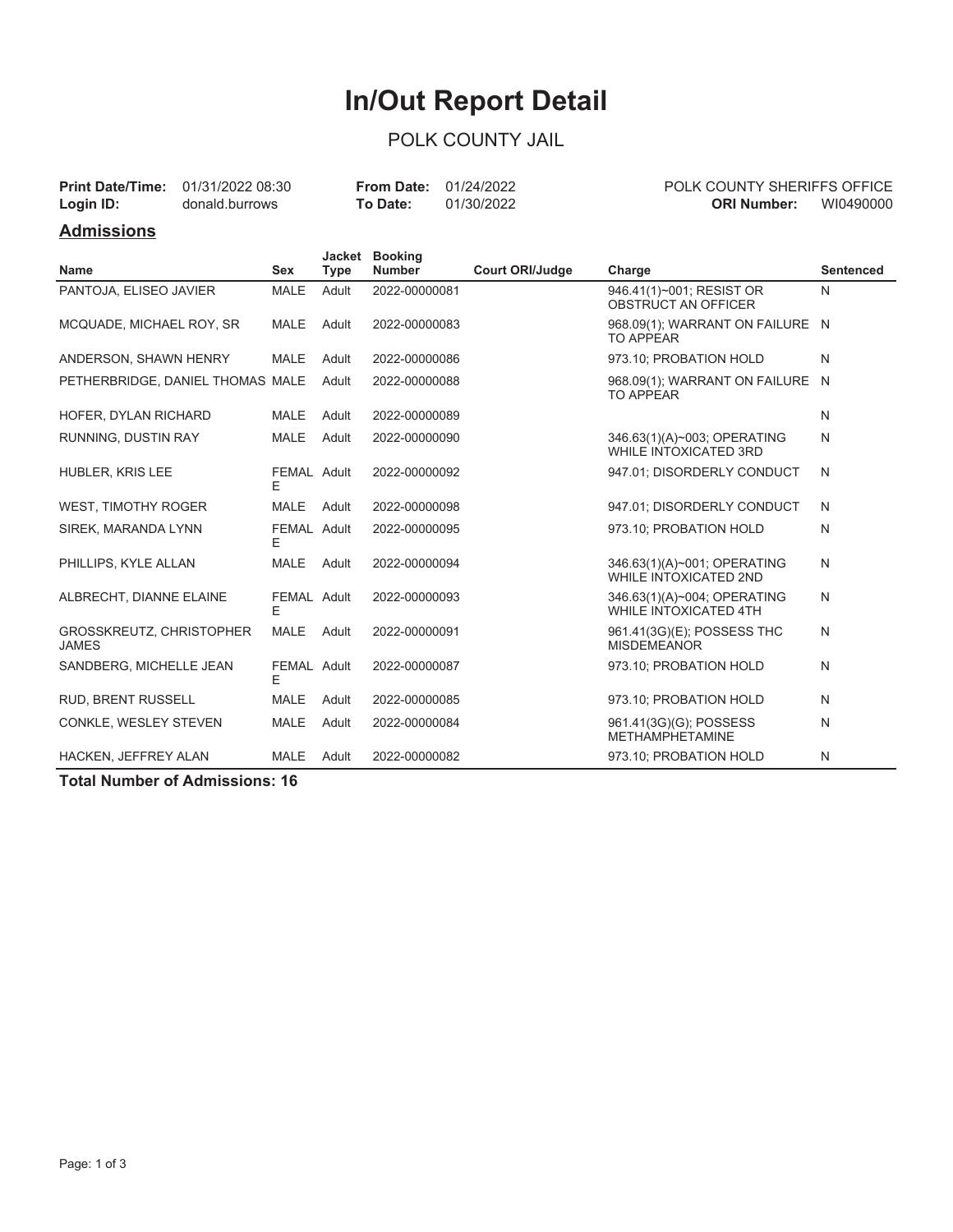## **In/Out Report Detail**

#### POLK COUNTY JAIL

**Login ID:**

**Print Date/Time:** 01/31/2022 08:30 donald.burrows

**To Date:** 01/30/2022 **From Date:** 01/24/2022 POLK COUNTY SHERIFFS OFFICE **ORI Number:** WI0490000

**Releases**